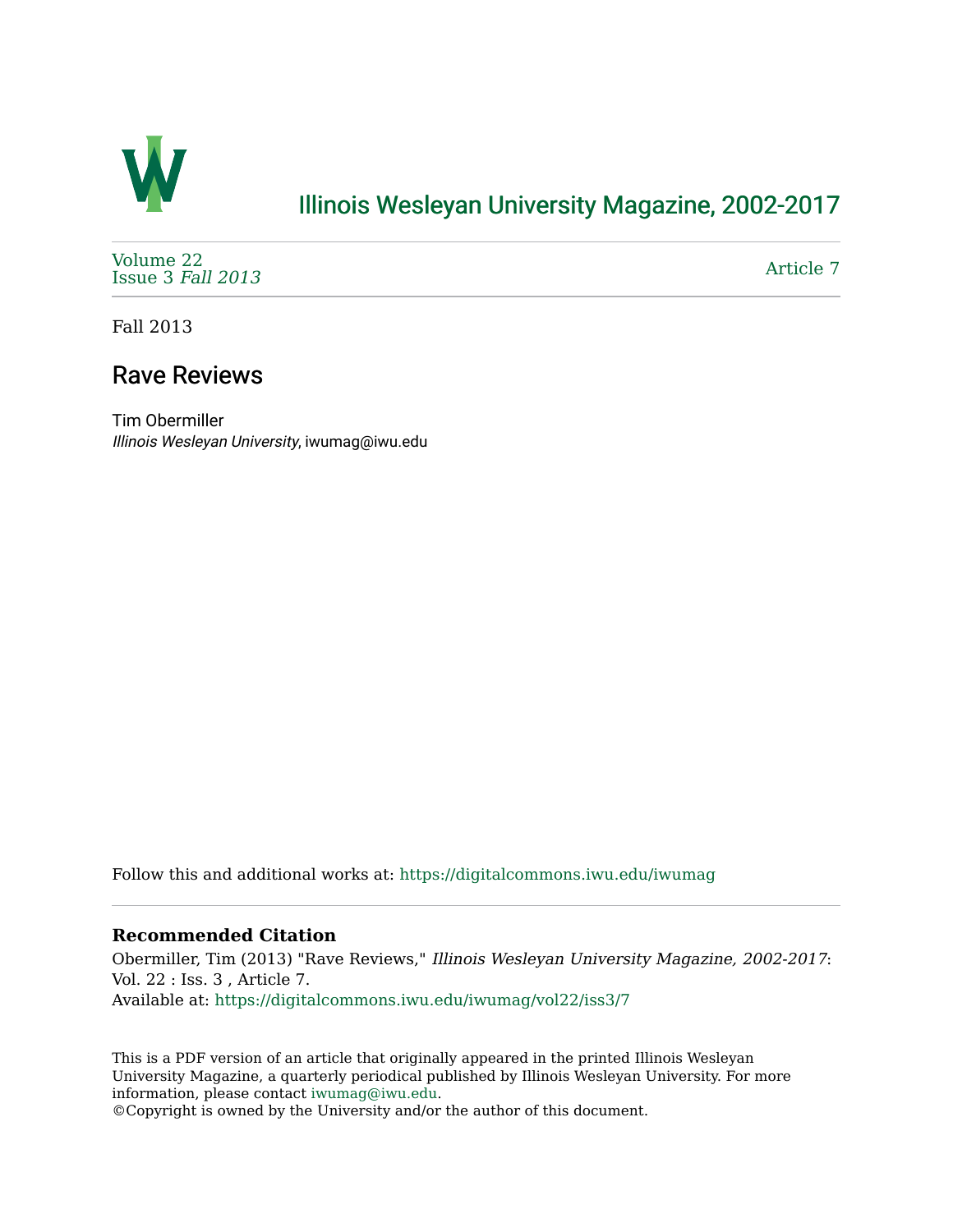## **Illinois Wesleyan shows strengths in key college rankings**



**The University's new classroom building, State Farm Hall, opened this fall. While students are taking advantage of improved learning facilities, "U.S. News" and other annual college rankings rated IWU as improved in key measures of student and institutional quality.**

Among those who work in higher education, the period from mid-August to mid-October is known as rankings season. It's the time of year when *U.S. News & World Report* and several other well-known publications release their annual rankings of the nation's nearly 4,000 colleges and universities.

For its part, Illinois Wesleyan fared very well in the 2013 ranking season. In what is the most closely watched and widely read ranking, *U.S. News & World Report* moved the University up five places — to 65th, among the 240 national liberal arts colleges. Even more noteworthy was Wesleyan's move into the top 50 in terms of student selectivity (50th) and graduation and retention rate (48th), which are key measures of student and institutional quality.

 "I always counsel caution when looking at rankings," said IWU President Richard F. Wilson. "However, we are pleased that the data used in these rankings confirms our quality. Being among the top 50 shows that we compete for and enroll top students nationally, and when they come here they have a great experience and graduate at rates far above the national average."

This marks the 11th consecutive year that Illinois Wesleyan has appeared in the top-tier of *U.S. News*'s national liberal arts colleges rankings. In 1993 Wesleyan moved from the regional Midwestern rankings (where it held the No. 1 position since 1989) to the national liberal arts colleges grouping.

As was also announced during this ranking season, *Kiplinger's Personal Finance* called Illinois Wesleyan the 60th best value among the nation's private liberal arts colleges in its annual rankings of leading public and private colleges and universities.

This marks the seventh consecutive year that Illinois Wesleyan has been included among the national leaders in this ranking of academic quality and affordability.

"We have typically done well in *Kiplinger's* ranking because of our strong academic program and our commitment to making a Wesleyan education affordable for students and their families," said President Wilson.

*Kiplinger's* rankings measure academic quality and affordability. Academic criteria include the student admission rate (the number of students accepted out of those who apply), the test scores of incoming freshmen, the ratio of students to faculty members, and the four- and five-year graduation rates. On the cost side, *Kiplinger's* measures the sticker price, the availability and average amount of need-based and merit-based financial aid, and the average student debt at graduation.

This year also marked Illinois Wesleyan's 24th consecutive appearance in the *Princeton Review*'s listing of America's Best Colleges. In addition to the main listing, Princeton Review also compiles rankings of